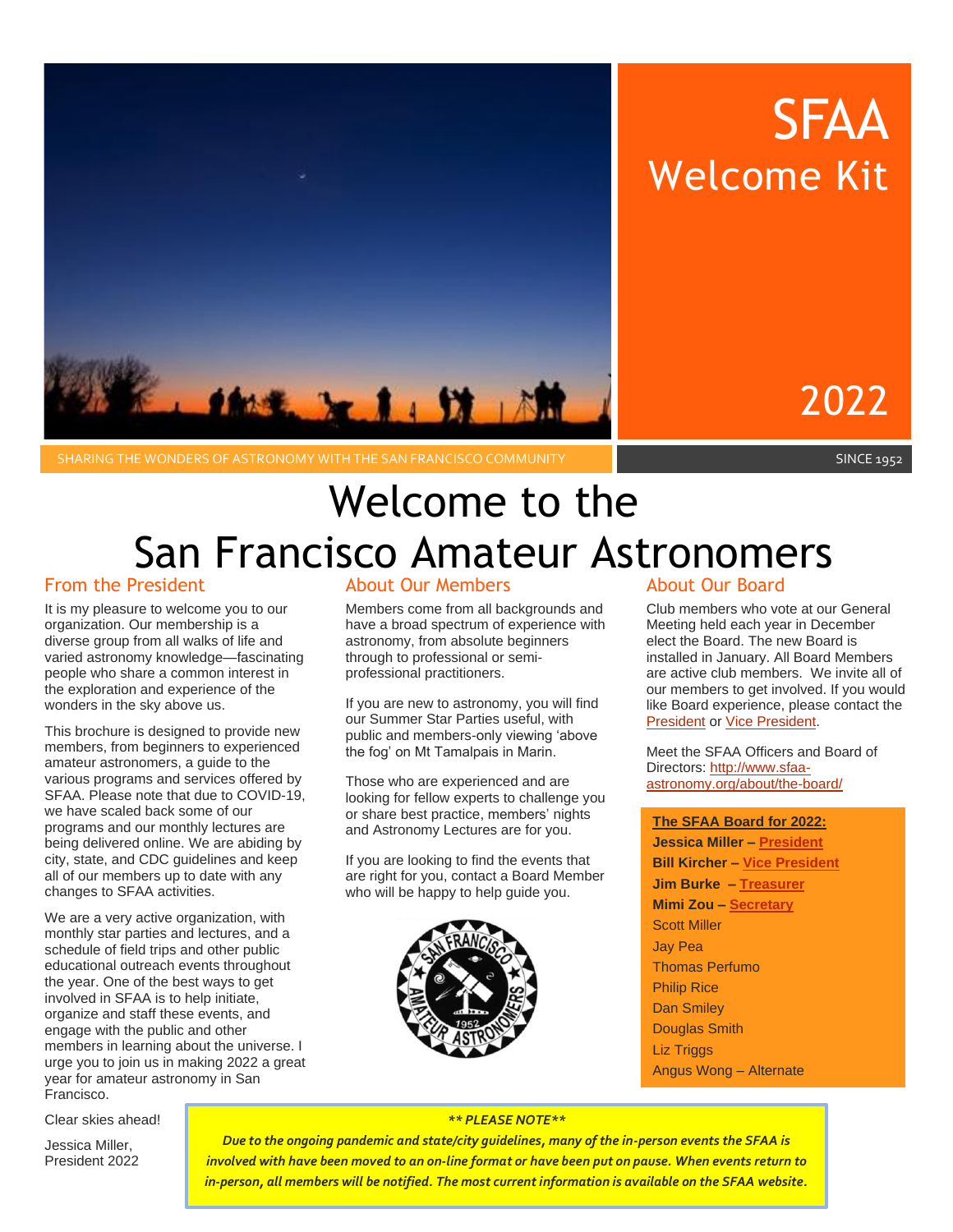# Getting Started

We are happy to help you with any questions. Please find us at the monthly meetings, send us a note at the email addresses in the links to the SFAA Board, interact through our Member Portal: <https://sfaa-astronomy.org/for-members> or through our [Contact](https://sfaa-astronomy.org/contact-us) page.

The SFAA Bylaws are listed [here.](https://sfaa-astronomy.org/sfaa-bylaws)

#### **STAR-VIEWING ETIQUETTE**

Please review the full listing of SFAA Guidelines for [star party etiquette.](https://sfaa-astronomy.org/resources/Documents/302_S.F.A.A.-Guidelines_General-Star-Party-Etiquette_Mt.%20Tamalpais_Yosemite.pdf)

This is a brief summary of some of these best practices for SFAA events:

- Use the designated event area.
- Arrive before sunset to allow plenty of time to set up while it is still light and allow your eyes to gradually become dark-adapted.
- When departing, consider your vehicle's lights, exterior and interior, to not disrupt others night vision.
- Preserve your night vision: don't use white lights! Use red light.
- Maintain workable space between telescopes and observers.
- Laser pointers require careful handling! Keep laser pointers upward and not horizontal. A misdirected beam of laser light can blind by causing retina damage. When showing constellations or objects in the sky, keep the beam away from any aircraft, as the range of the laser is far more than you may realize.
- Ask before touching anyone's telescope and never touch any glass optical surface.
- Keep food and drinks away from equipment.

#### *Expert tip:*

*It's easy to modify a regular flashlight by covering the lens with a red filter automobile brake light repair tape works very well or try red transparent wrap available at most craft stores.*

#### **SFAA CALENDAR**

Subscribe to the SFAA calendar so you don't miss any lectures or star gazing events. From the [Events Calendar](https://www.sfaa-astronomy.org/calendar/) website page, click on the [Subscription](https://calendar.google.com/calendar/ical/c_19ig2igvidbbpa13ve8h68ucu0@group.calendar.google.com/public/basic.ics)  [URL](https://calendar.google.com/calendar/ical/c_19ig2igvidbbpa13ve8h68ucu0@group.calendar.google.com/public/basic.ics) link -- it's that easy!

#### **EQUIPMENT**

Don't have a telescope? No problem!

Many of the experienced SFAA Members recommend starting with binoculars. Here are a few steps to get your started with ordinary binoculars:

- Start with a small, easy-to-use size.
- First, view the moon with binoculars. Hint: the best time to observe the moon is in twilight. Then the glare of the moon is not so great, and you'll see more detail.
- Move on to viewing planets with binoculars. Planets move around, so check out our Resources section for guides on how to find what's visible in the night sky.

If you're acclimated to the night sky, you may want to move your equipment up a notch and consider a telescope. SFAA can help in several ways:

- Be sure to attend an "Observing Basics" session. Speak with experienced amateur astronomers about the types of telescopes they have used and are using now. They will be happy to share tips.
- Inquire about availability of loaner telescopes with the SFAA Loaner program. This is a great way to try out a scope and see if it's right for you.
- Build your own telescope at one of our workshops.

# **HANDY LINKS**

In addition to the great links we provide on the SFAA Home Page, here are some handy links to help you make the most out of your SFAA membership and to stay connected with other club members:

**SFAA Events Calendar:** <https://sfaa-astronomy.org/calendar/>

**SFAA Telescope Loaner Program:**  [https://sfaa-astronomy.org/telescope](https://sfaa-astronomy.org/telescope-loans)[loans](https://sfaa-astronomy.org/telescope-loans)

**SFAA Membership Renewal:**  <https://sfaa-astronomy.org/Sys/Profile>

**Follow SFAA on Twitter:**  <http://twitter.com/sfaastronomy>

**Join the SFAA Facebook Group:**  [http://www.facebook.com/groups/152754](http://www.facebook.com/groups/152754481404310/) [481404310/](http://www.facebook.com/groups/152754481404310/)

#### **OBSERVING BASICS**

These sessions are targeted primarily to those new to astronomy and who want to start observing the evening sky. They are held quarterly, prior to the club meeting and lecture. Different types of telescopes will be setup and owners will be available to answer your questions.

Check out the [Observing Basics](https://sfaa-astronomy.org/monthly_lectures/observing-basics-series-2021) series created by SFAA member Bill Kircher.

#### **TELESCOPE WORKSHOPS**

The SFAA offers Telescope Workshops where you can learn how to build your own telescope or repair and tune-up a telescope you already have.

You can learn the step-by-step method for grinding and polishing the mirror, building the mount, and assembling a complete telescope. Learn about John Dobson and his reflector telescope, as well as how these telescopes work.

#### **MEMBERS WEBSITE PORTAL**

After logging into the [Members](https://sfaa-astronomy.org/for-members) page, members have exclusive access to the community forum, the SFAA Slack community, the telescope loan program, invitations to special events, and their SFAA Profile.

You can also buy, sell or trade astronomy equipment here with other SFAA members.

Check out the "Above the Fog" Newsletter archive under [Historical Assets and](https://www.sfaa-astronomy.org/historical-assets)  [Photos.](https://www.sfaa-astronomy.org/historical-assets)

#### **SFAA WEEKLY**

During the COVID-19 pandemic, SFAA launched a weekly newsletter to help members stay informed. Subscribe to SFAA Weekly so you don't miss any club updates or astronomy news. Login to your Profile from th[e Members](https://sfaa-astronomy.org/for-members) page, then select "Yes" to receive the weekly newsletter -- it's that easy!

Members have contributed some of our best articles! Want to submit a summary of an event or your astrophotos? Send an email to: [newslettereditor@sfaa](mailto:newslettereditor@sfaa-astronomy.org)[astronomy.org](mailto:newslettereditor@sfaa-astronomy.org)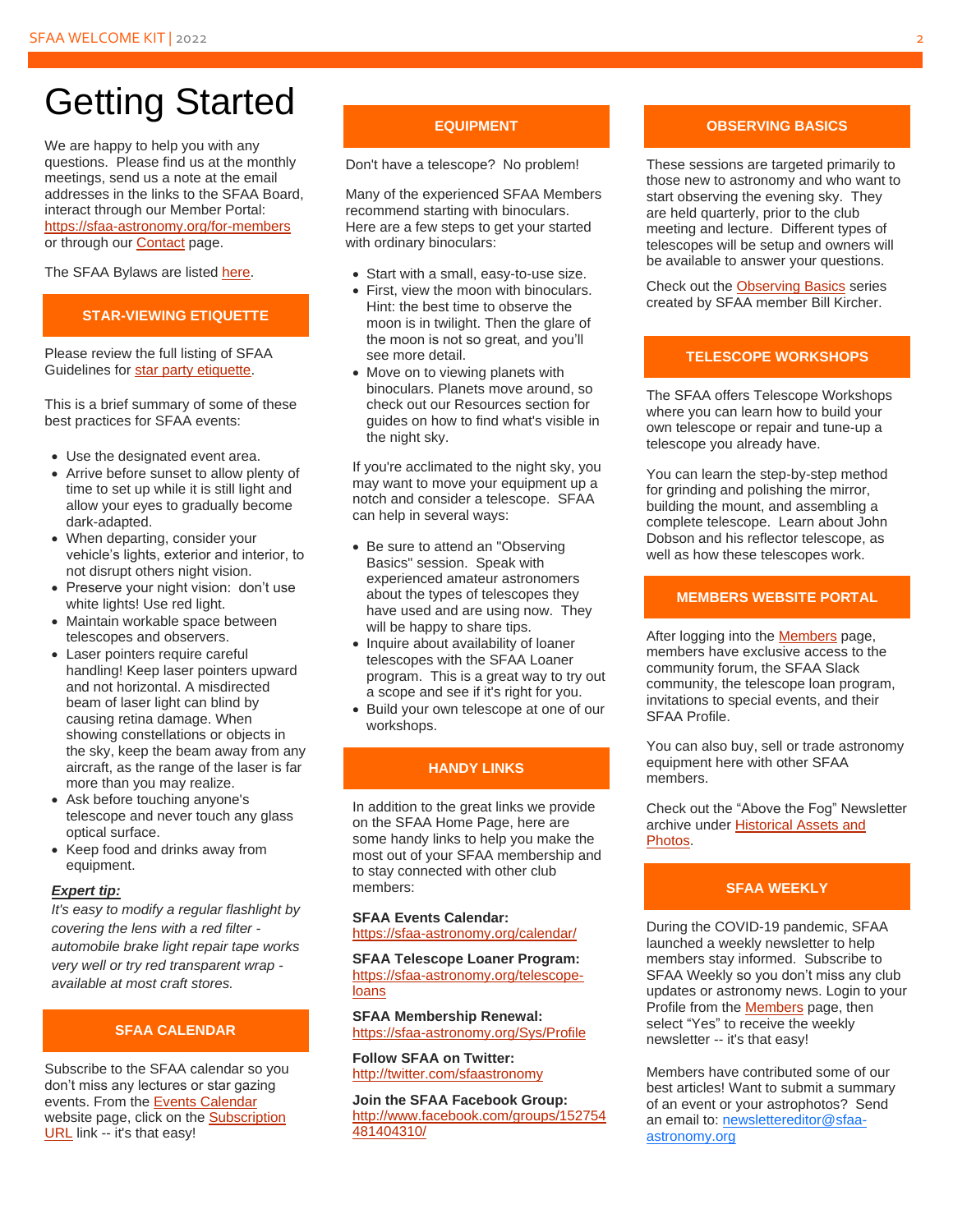# Getting Involved

The club has something of interest for everyone. We encourage you to experience all of the activities we have to offer, and if you have ideas about something you'd like to see the Club offer, talk to the Board and we'll see if we can make it happen!

### **LECTURES & CLUB MEETINGS**

Every month on the third Wednesday, the SFAA hosts a renowned Astronomer, Cosmologist or Physicist at our Astronomy Lecture at the Randall Museum, 199 Museum Way, San Francisco, CA. Lectures start at 7:00pm; doors open at 6:30pm. Join us prior to the start of the lecture to enjoy mingling with club members and board members.

See the [Events Calendar](https://sfaa-astronomy.org/calendar) on the Website for Topics & Dates. Archived lectures are available on the [SFAA YouTube Channel.](https://sfaa-astronomy.org/monthly_lectures/archived-lectures)

#### **TRAVELING WITH ASTRONOMY**

There are Astronomy clubs across the entire country. Check out this site to see if there are any club meetings or star parties near where you will be: [http://www.go-astronomy.com/astro-club](http://www.go-astronomy.com/astro-club-search.htm)[search.htm](http://www.go-astronomy.com/astro-club-search.htm)

Go and introduce yourself as a fellow astronomy enthusiast--you're sure to be welcomed!

#### **MEMBERS-ONLY STAR PARTIES**

Once every month, the Rangers at Mt. Tamalpais State Park allow SFAA Members ONLY to stay at Rock Springs for late night viewing.

This is an opportunity to observe from a relatively dark location, check out other members' telescopes, and get help and advice learning how to use your telescope.

NOTE: A **parking pass is mandatory** and can be requested by e-mail from the Treasurer at: [treasurer@sfaa](mailto:treasurer@sfaa-astronomy.org)[astronomy.org](mailto:treasurer@sfaa-astronomy.org)

See the SFAA Website for the latest details on [Members-only Star Parties.](https://sfaa-astronomy.org/star_parties/mount_tam/)

#### **SUMMER ASTRONOMY PROGRAM ON MT. TAM**

Between April & October each year the San Francisco Amateur Astronomers partners with the Friends of Mt. Tam, Wonderfest, and the California State Parks to support the Summer Astronomy Program.

Each month an astronomy-related talk or movie is presented in the Mountain Theater at Rock Springs.

The SFAA provides volunteers and telescopes to support public viewing after the lecture. This is the perfect opportunity for members who like public outreach, and sharing the wonders of astronomy with people who may be experiencing telescope viewing for the first time.

Program dates and details can be found on th[e Mt Tam Astronomy Program](https://www.mttamastronomy.org/) Website.

## **PUBLIC STAR PARTIES**

Each month, club volunteers bring their telescopes out to Point Lobos or the Presidio Parade Grounds to share astronomy with the public.

We share the wonders of the moon, stars, nebulae and galaxies with an appreciative public, to inspire people to think about our place in the universe. All ages are welcome. Who knows? We may just inspire the next generation of Astronauts!

Check the SFAA Website for the latest information o[n Public Star Parties.](https://sfaa-astronomy.org/star_parties)

#### **LOANER TELESCOPE PROGRAM**

Not sure which telescope is right for you? The SFAA maintains a library of telescopes that members may borrow on a month-to-month basis. This helps you decide what size, power and type of telescope best suits your needs.

This is a FREE program, but members are asked to place a deposit and take care of the telescopes they borrow. Scopes are rotated, as demand requires. Just email us at: [telescopes@sfaa-astronomy.org](mailto:telescopes@sfaa-astronomy.org) 

#### **ANNUAL YOSEMITE STAR PARTY AND SPECIAL FIELD TRIPS**

Every summer, the National Park Service reserves campsite space for SFAA members. In return for providing telescopes and conducting public Star Parties at Glacier Point (at least one telescope for every two SFAA volunteer), club members camp at the Bridalveil campground for FREE and are welcome to stay at the viewing area for extended viewing.

This is one of the most popular, and magical, events held by the club, you will want to get on the 'Camper List' early so as not to miss out. Spaces are limited.

We also schedule and organize other annual field trips such as a special evening tour at the world famous Lick Observatory.

# **SCHOOL OUTREACH**

Every year the SFAA works with local educators to support their Astronomy programs.

If you are a good presenter and have a passion for inspiring the next generation of Astronomers, there are plenty of public outreach opportunities for you with the club. Contact[: volunteer@sfaa](mailto:volunteer@sfaa-astronomy.org)[astronomy.org](mailto:volunteer@sfaa-astronomy.org)

#### **ANNUAL MEMBERSHIP DINNER**

The Annual SFAA Awards and Membership dinner is included with your membership dues. It's a fun evening with dinner, drinks, and awards. Of course, weather permitting, telescopes are set up to enjoy the night sky!

Members are encouraged to participate and nominate fellow members for such awards as the Service Award and Observer of the Year.

#### *Expert tip:*

*Enjoy your night of stargazing. Be sure to dress warmly and bring an extra layer in case it's colder than you expected.*